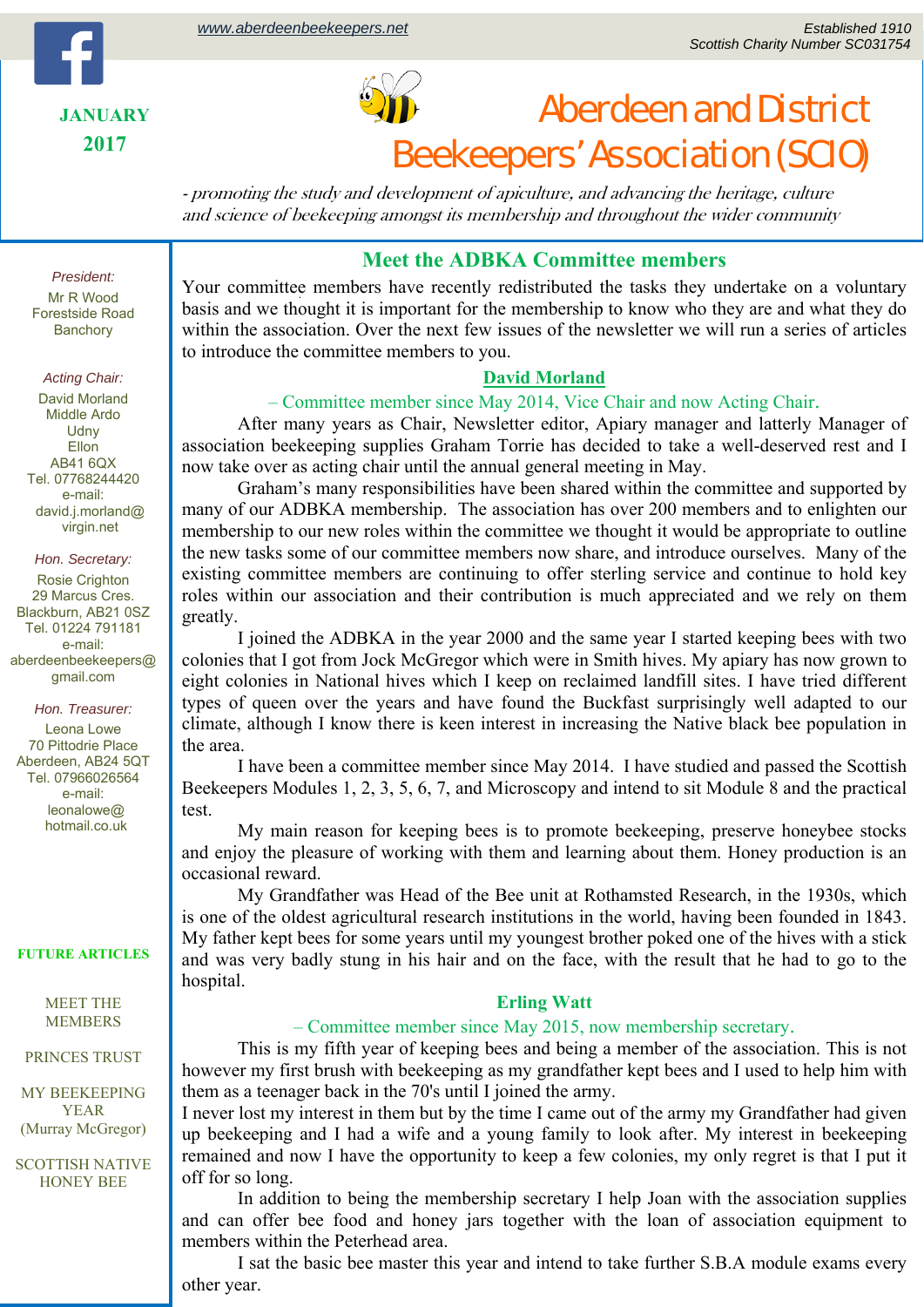We have had issues with our printers this year and haven't yet received the membership cards. Please accept our apologies for this - we hope to have them soon and will send them out immediately.

David Morland

# Members' Events



The next diet of SBA Module exams are on the 18<sup>th</sup> of March 2017. Modules 1,2,3,5,6,7 & 8 will be offered.

All applications should be submitted to the S.B.A. by Saturday the  $30<sup>th</sup>$  of January.

The Scottish Beekeepers website gives all the details

### **The Scottish Native Honey Bee Society**

Launch meeting on Saturday, 1 April 2017 from 10.00 to 16:30 Lovat Hotel, Perth

Kate Atchley has been kind enough to prepare an article for February edition of our newsletter.

# **Talk:**

The Talk that was to be presented by Ian Craig has had to be postponed.

Details of a replacement speaker on the  $18<sup>th</sup>$  of February will be announced soon.

Saturday 18 February 2017 at 2.00pm The Kinellar Community Hall, Fintray Road, Blackburn AB21 0SS

### Talk: Dr Ewan Campbell of Aberdeen University

Talk about varroa, and an update on the knock-down research, and to give an overview of other research.

Ewan has been kind enough to write a synopsis of his work and his talk on the  $21<sup>st</sup>$  which can be found on page three of this newsletter.

# **Saturday 21 January 2017 at 2.00pm**

The Kinellar Community Hall, Fintray Road, Blackburn AB21 0SS

The venue of the Microscopy workshop on  $1^{st}$  &  $2^{nd}$  April 2017, has had to change from SASA, Edinburgh to the University of St Andrews - Biomedical Sciences Research Complex, North Haugh, University of St. Andrews, KY16 9ST.

Alan Riach

# **SPRING 2017 LECTURE SERIES**

To be held at Aberdeen Grammar School Skene St, Aberdeen AB10 1HT.

- 16 February: The biology of the bee
- 23 February: The beehive

ľ

- 02 March: What do I need to keep bees?
- 09 March: The products of the hive
- 16 March: Help! There's something wrong with my bees!
- $\geq$  23 March: The beekeeping year

Starting each evening at 7.30pm, the six-week programme will cost £15, payable on the first evening of attendance.

The programme is ideal for those thinking about starting out beekeeping, but would also be of interest to novices preparing to take the next step, or even experienced beekeepers wishing to update their knowledge.

It is our intention to offer attendees the opportunity to take part in hands-on beekeeping sessions at our Crathes apiary on the conclusion of the programme. **No need to book. Just turn up.**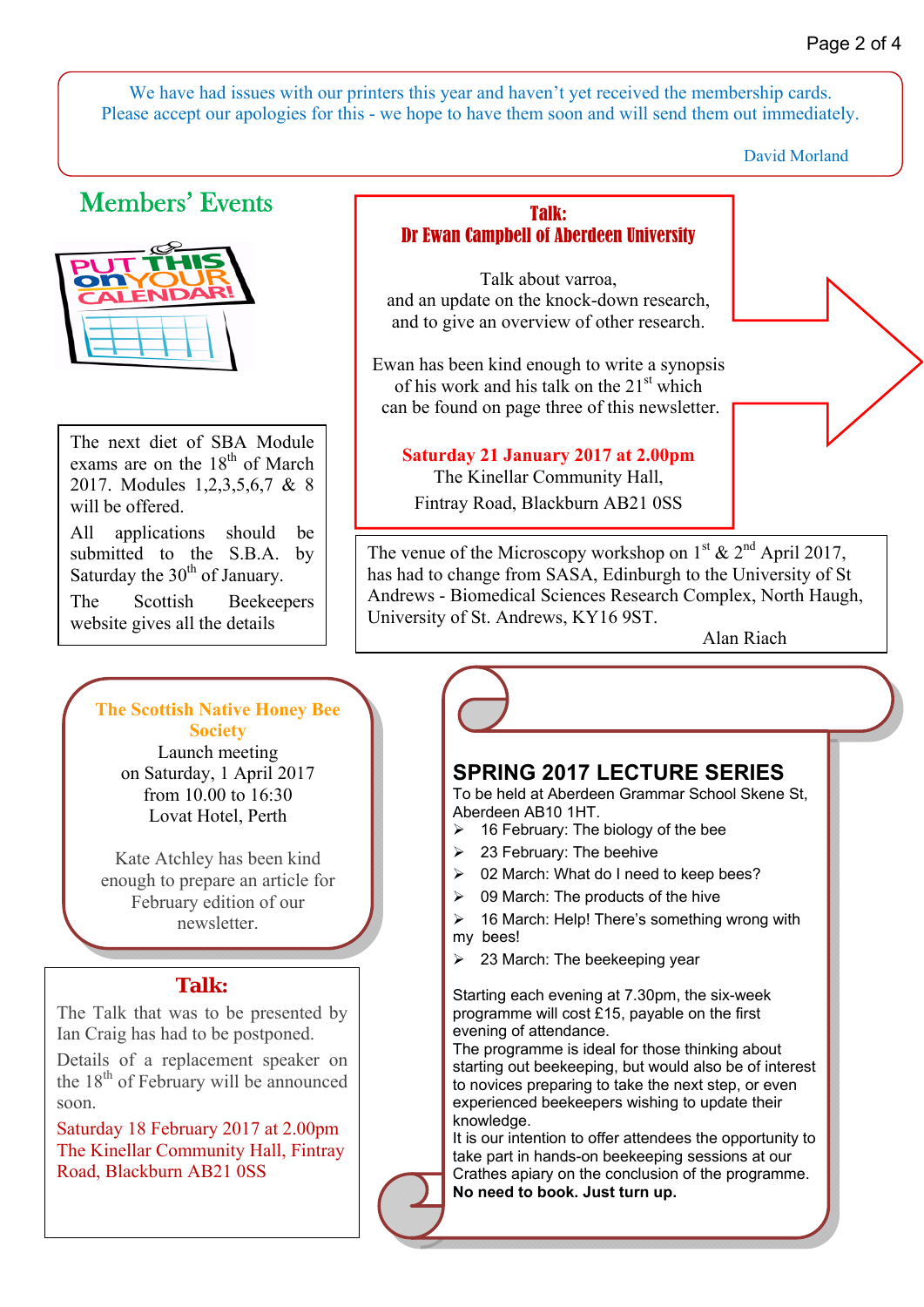### **Varroa mites, honey bees and viruses – an intertwined relationship**

As beekeepers you will be aware that global apiculture is currently facing a deep crisis, characterized by increasing parasite and pathogen pressure, exposure to a cocktail of agrochemical products and a rapid loss of biodiversity. Not to say that the "beemageddon" as shouted about in the press is true, but our bees are under severe pressure from many different sources!

In Europe, the spread of the parasitic mite *Varroa destructor* has led to a situation where colonies have to be treated with acaricides in order to keep losses at an acceptable level. At the same time, sustainability of the European beekeeping industry is reduced by a strong contraction of its genetic basis. At least two of the European subspecies of the Western honeybee (*Apis mellifera*) are acutely threatened by disappearance. In addition, the population size of most others is rapidly decreasing. I currently run 20 research hives in Aberdeen and also have 25 of my own hives so am aware of the annual fight against Varroa mites that we, as beekeepers, have to undertake.

Our research group at the University of Aberdeen has been working on Honey bee health for nearly a decade now and we currently have projects with partners across the globe including the USA, EU and Africa. Research always moves in fits and starts and often involves intertwined projects with different organisations, aims and objectives. Our lab currently has four PhD students working on different projects including Emma Bradford; looking at viruses in mites and honey bees, Ali Hroobi; studying DWV prevalence in Saudi Arabia, Renaud Heckle; studying beekeeping social demographics in Kenya and Craig Christie (part funded by the SBA) developing tools including an artificial feeding system to maintain and breed Varroa mites off the bee host in the lab. In addition to these student projects, myself and Dr Bowman are involved in Europes largest honey bee research project; SMARTBEEs.

SMARTBEES aims to stabilize beekeeping within the EU, by characterizing what is left of honeybee diversity, and catalysing the involvement of local breeders in its conservation and improvement. The package of work that Aberdeen is involved with will advance knowledge on the interactions between bees, parasites, and viruses. The project period of four years is about half way through and we are all starting to get exciting results.

So the main focus to our research is the Varroa mite and associated viruses. Dr Bowman spoke to ADBKA a number of years ago when we were developing a new treatment using gene knockdown to kill mites. Over the past five years we have successfully tested and trialed a number of targets to knockdown and kill the mites and at the completion of the project we patented the targets and technology and are currently in discussions with companies to take it further. The regulations on such technology are rightly very strict and so we have a lot of work still to do…..but the concept and proof are very much done!

DWV replicates (i.e. reproduce by making new copies of themselves) both in honeybees and Varroa. When Varroa mites suck hemolymph from honeybees, DWV are injected along with saliva. This way Varroa works as a vector for DWV. Relatives of the Varroa mite are known to manipulate the immune system of their hosts. To study the effects of varroa saliva on the bee and on viral replication, we have developed a method to collect saliva from the tiny Varroa mites and have injected this saliva or DWV into bee larvae and pupae from a Varroa free colony with no/very low DWV and are now analyzing their immune response and DWV levels.

At my talk on the  $21<sup>st</sup>$  January I will present bits and pieces of our research from these different projects but will focus on the research of our PhD student Craig Christie as well as on some exciting results from our SMARTBEEs project on DWV and the mite saliva!

Please come along and find out more about the weird and deadly interactions between mites, bees and viruses.

Dr Ewan Campbell, University of Aberdeen